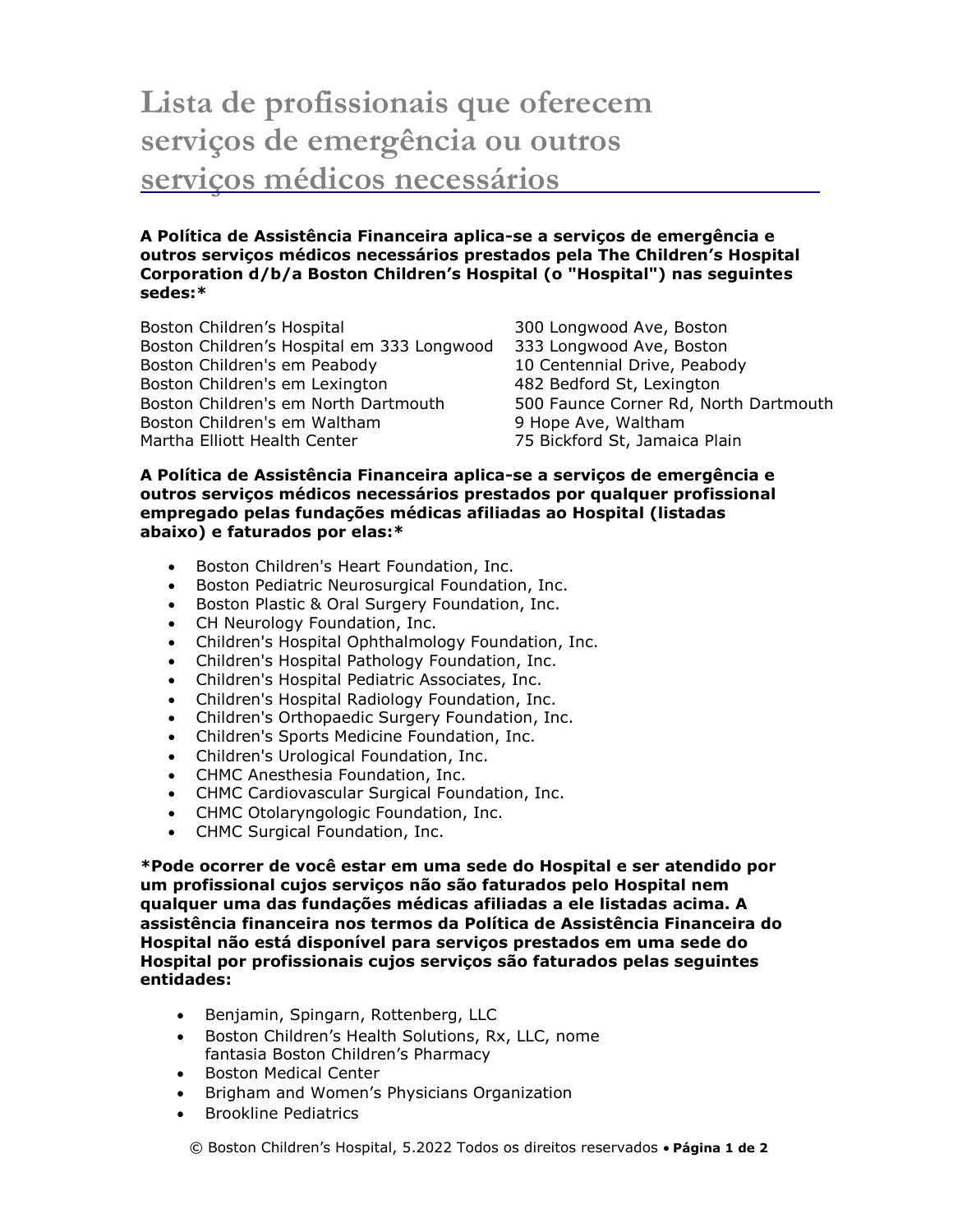- Cambridge Health Alliance
- Cara L Donley, DMD PC
- Channing Laboratory
- Chestnut Dental Associates
- Child Wellness Institute
- Children's Medical Office of North Andover
- D Ambrosio Eye Care Inc.
- Dana Farber Cancer Institute
- Dartmouth-Hitchcock Medical Center
- David Petrarca MD
- Dentistry For Children
- Harvard Medical Faculty Physicians
- Harvard Vanguard Medical Associates
- Lahey Hospital & Medical Center
- Lexington Eye Associates Inc.
- Lexington Pediatrics
- Longwood Pediatrics, LLP
- Marblehead Smiles
- Massachusetts Eye And Ear
- Massachusetts General Physicians Organization
- Milton Pediatrics
- Northern Rhode Island Pediatrics
- Oral and Maxillofacial Inc.
- Pediatric Dentistry Of Concord And Marlboro
- Pediatric Dentistry Of Wayland
- Remote Neuromonitoring Physicians PC
- Rene Brant MD
- Rhonda F Fogle MD
- Richard Bartlett MD. Cosmetic and Reconstructive **Surgery**
- St. Elizabeth's Medical Center
- Tallman Eye Associates
- UMass Memorial Medical Center
- Waban Dental Group
- West Cambridge Pediatric & Adolescent Medicine
- Weston Pediatrics Physicians
- Yogman Pediatric Associates